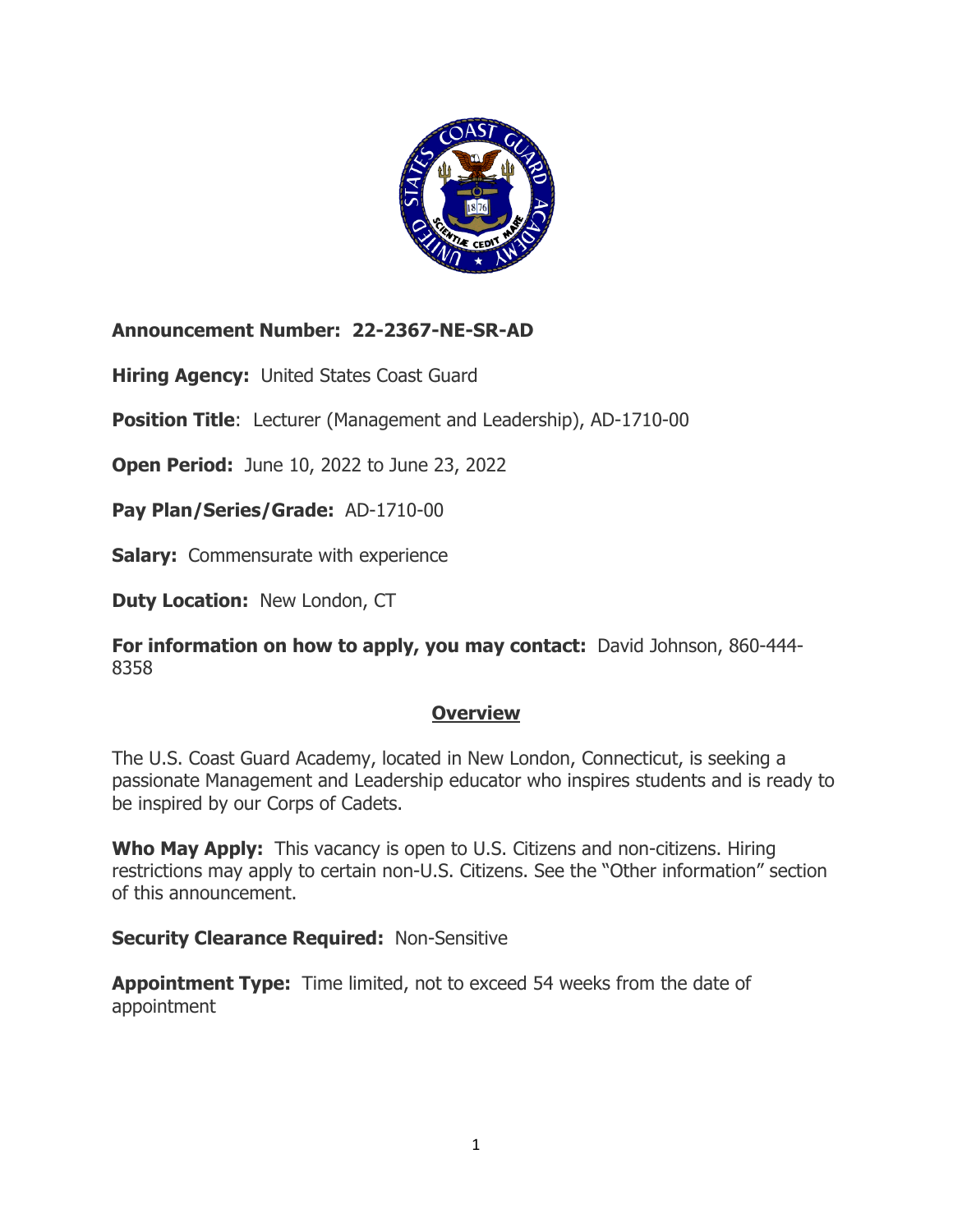### **Marketing Statement**

 The U.S. Coast Guard Academy is a highly selective federal military college that provides a rigorous undergraduate program and is committed to building a diverse faculty of teacher-scholars who collaborate to provide a multi-disciplinary and hands-on approach to learning and leadership development. We believe that individuals from diverse backgrounds strengthen our programs and positively impact student success. We encourage qualified applicants from all backgrounds to apply for consideration.

 The attractive riverside campus is home to a nationally and internationally representative student body of about 1,000 diverse Cadets. The Academy provides the professional education and training required to prepare young women and men for careers as commissioned officers in the U. S. Coast Guard, one of our Nation's five Armed Services. The Academy offers B.S. degrees in nine academic majors: Naval Architecture/Marine Engineering, Electrical Engineering, Cyber Systems, Civil and Environmental Engineering, Mechanical Engineering, Marine/Environmental Sciences, Operations Research/Computer Analysis, Management, and Government. The Academy is located near the shoreline of southeastern Connecticut, midway between New York City and Boston, and is within commuting range of regional, as well as national, colleges and universities in the CT/RI/MA tri-state area. The U.S. Coast Guard Academy is an Equal Opportunity Employer. Visit<https://www.uscga.edu>for more information.

#### **Summary**

 The U.S. Coast Guard Academy invites applications for Lecturer (Management and Leadership). The desired start date is July 31, 2022.

#### **Supervisory Position: No**

#### **Relocation Expenses Authorized**: No

#### **Travel Required:** Occasional

#### **Major Duties**

 The major duties will be to teach, develop, and assess curricula that are common to undergraduate business classes which may include, but are not limited to, Introduction to Business, Business Research Methods, Organizational Behavior and Leadership, Supply Chain or Operations Management, Marketing, Management capstone, and/or an advanced elective (conditional to faculty qualifications). Teaching load can range from 9 to 12 credit hours per semester, plus capstone work with cadets, in the Department of Management. The selectee, in coordination with other faculty, will develop (as appropriate) syllabi, course readings, assignments, class projects, and other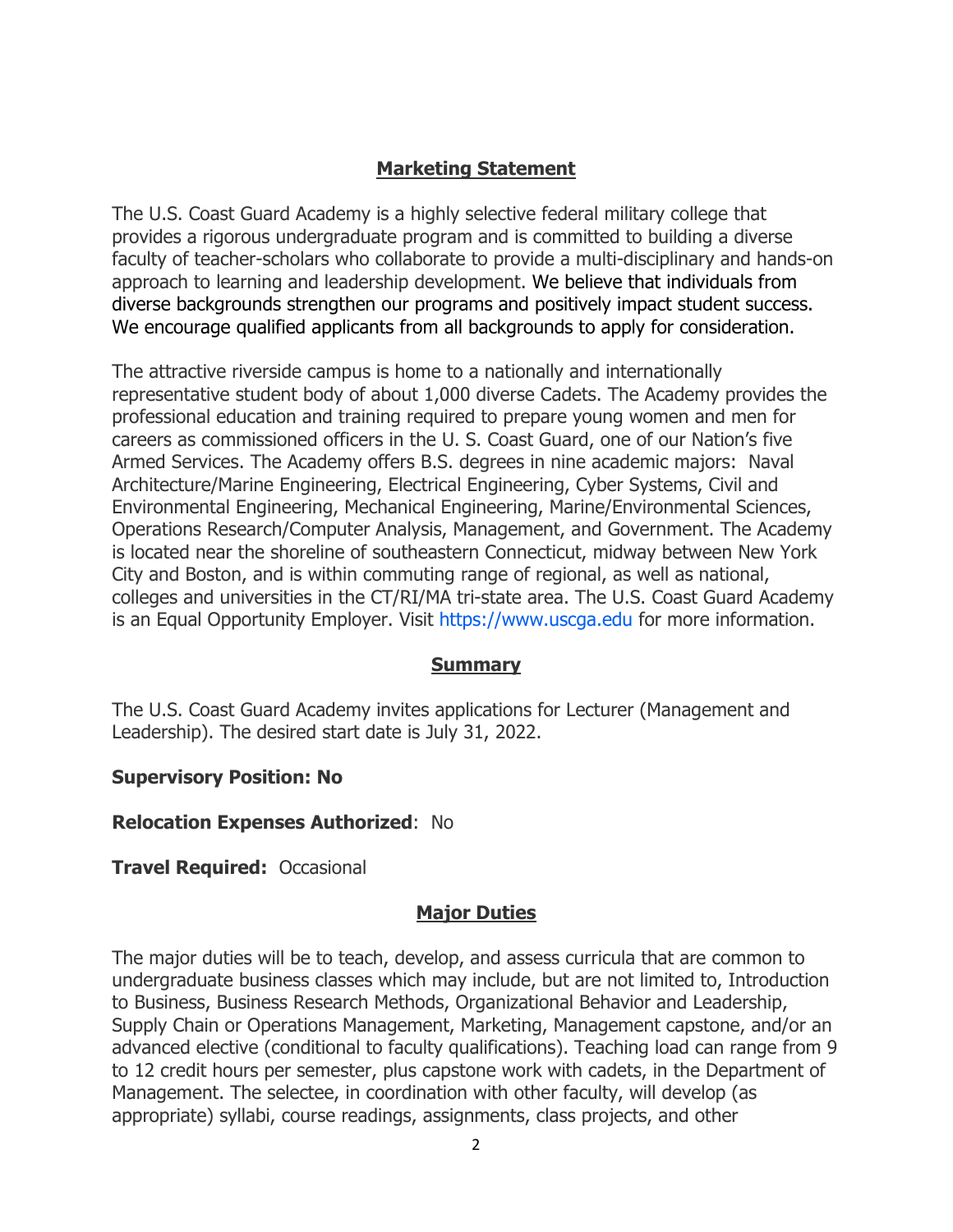pedagogical assessments of student learning and assessments to achieve course outcomes. The selectee will also participate in planning and co-curricular aspects of the courses, as necessary. In coordination with other faculty and staff members, the selectee will also be expected to participate directly with executing and engaging on relevant components of the annual Assurance of Learning (AoL) plan that supports the maintenance of AACSB accreditation. Major duties will also include academic advising of cadets and attendance at required faculty engagements (mostly during the workday). Engagement with cadets and involvement in other professional/extra-curricular engagements outside of the academic workday is highly encouraged.

## **Qualifications**

### **Minimum degree requirements:**

 Candidates shall possess a Master's in Business Administration (MBA), or a closely related field, to teach a variety of business/leadership/management-related courses. Doctoral candidates in "ABD" status are welcome to apply and should provide documentation on when they will complete the terminal degree; but completion of the degree is not required by the employment date.

#### **Minimum specialized experience:**

None

 **In addition to the above minimum qualifications**, the following qualifications will be considered favorably:

 Competitive candidates will possess experience working with a diverse student body and a demonstrate commitment to teaching excellence and leadership/holistic development at the undergraduate level. Competitive candidates will also exhibit strong potential and motivation to further the mission of the Coast Guard Academy through Competitive candidates should have interdisciplinary teaching capability and/or have a Ph.D. or other terminal degree(s) in Management, or a closely related field. Interpersonal and communications skills are essential. A record that demonstrates strong teamwork skills and a desire to work in a diverse and collaborative environment professional recognition via professional service, research, and/or education outreach. is highly desired.

 Highly competitive candidates will also possess the aptitude to research or engage in scholarly activities that support faculty qualification as a Scholarly Academic under AACSB standards. Criteria for a scholarly academic is evaluated as follows:

- Possess a terminal degree relevant to one's area(s) of teaching, and
- • Evidence of in-discipline scholarship or intellectual contributions within the five preceding years. Scholarly activity/research/intellectual contributions may include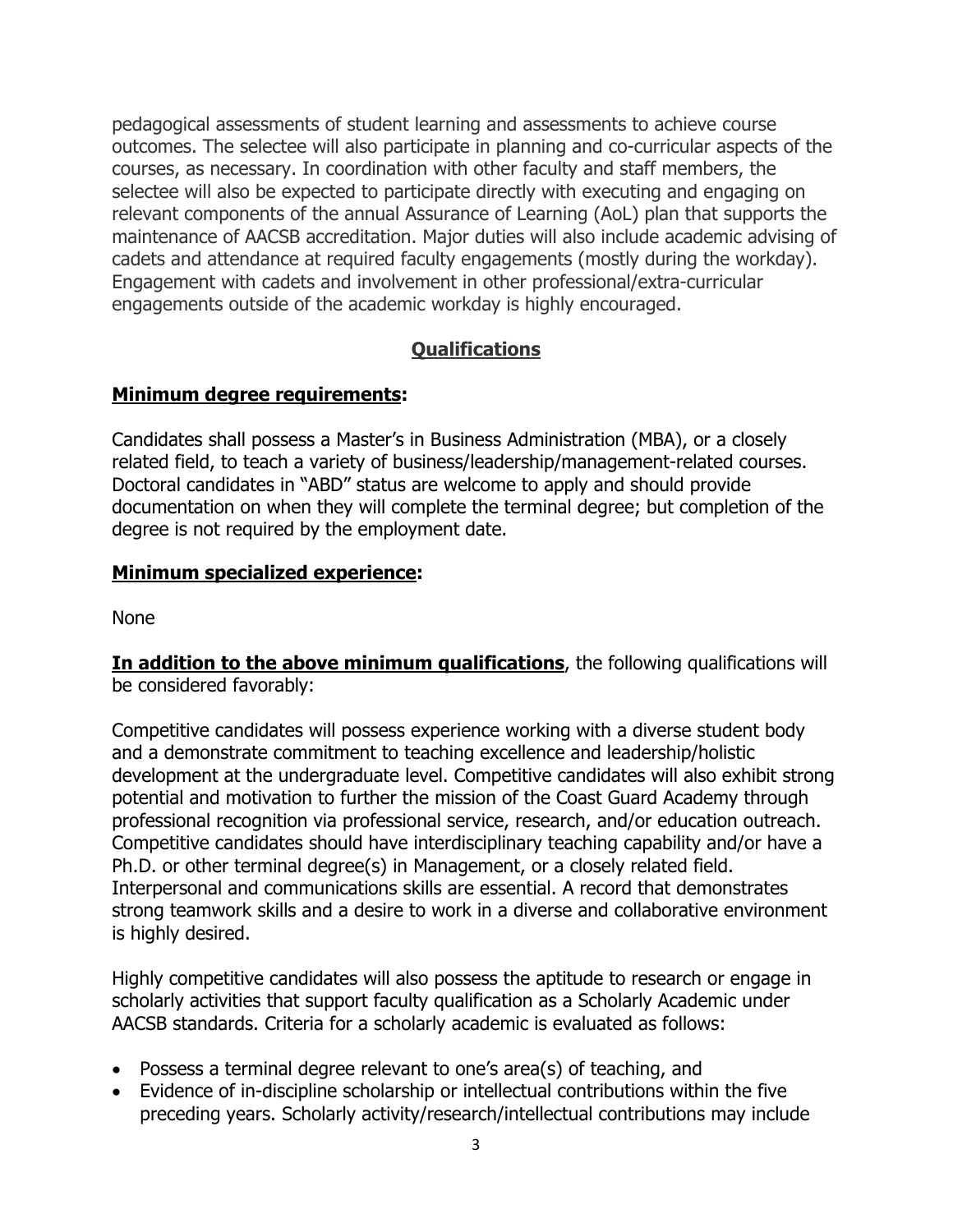(not an exhaustive list): monographs, scholarly books/chapters, textbooks, proceedings from scholarly meetings, papers presented at faculty research seminars, publication in trade journals, in-house journals, book reviews, written cases with instructional materials, instructional software, and other publicly available materials describing the design and implementation of new curricula or courses in the relevant field of discipline.

#### **Requirements**

 For full consideration, all qualification requirements must be met by the closing date of the announcement. Applicants are encouraged to pay close attention to the requirements associated with application materials.

### **Education Requirements**

 FOREIGN EDUCATION: Education completed in foreign colleges or universities may be used to meet the requirements. You must show proof the education credentials have been deemed to be at least equivalent to that gained in a conventional U.S. education program. It is your responsibility to provide such evidence when applying. For further information please visit this web site: [https://www.state.gov/family-liaison](https://www.state.gov/family-liaison-office/family-member-employment/family-member-employment-in-the-d-c-area/evaluation-of-foreign-degrees/)[office/family-member-employment/family-member-employment-in-the-d-c](https://www.state.gov/family-liaison-office/family-member-employment/family-member-employment-in-the-d-c-area/evaluation-of-foreign-degrees/)[area/evaluation-of-foreign-degrees/](https://www.state.gov/family-liaison-office/family-member-employment/family-member-employment-in-the-d-c-area/evaluation-of-foreign-degrees/) 

 When including education on your resume, report only attendance and/or degrees from schools accredited by accrediting institutions recognized by the U.S. Department of Education.

#### **How you will be evaluated**

 All application materials must be submitted by 11:59 PM ET on the closing date of the announcement. A preliminary review of each application against the minimum qualifications will be conducted. Those who meet the minimum qualifications will advance to a more in-depth review.

#### **Benefits**

 DHS offers an attractive benefits package that includes health, dental, vision, life, and long-term care insurance; retirement plan; Thrift Savings Plan [similar to a 401(k)]; Flexible Spending Account; Employee Assistance Program; personal leave days; and paid federal holidays.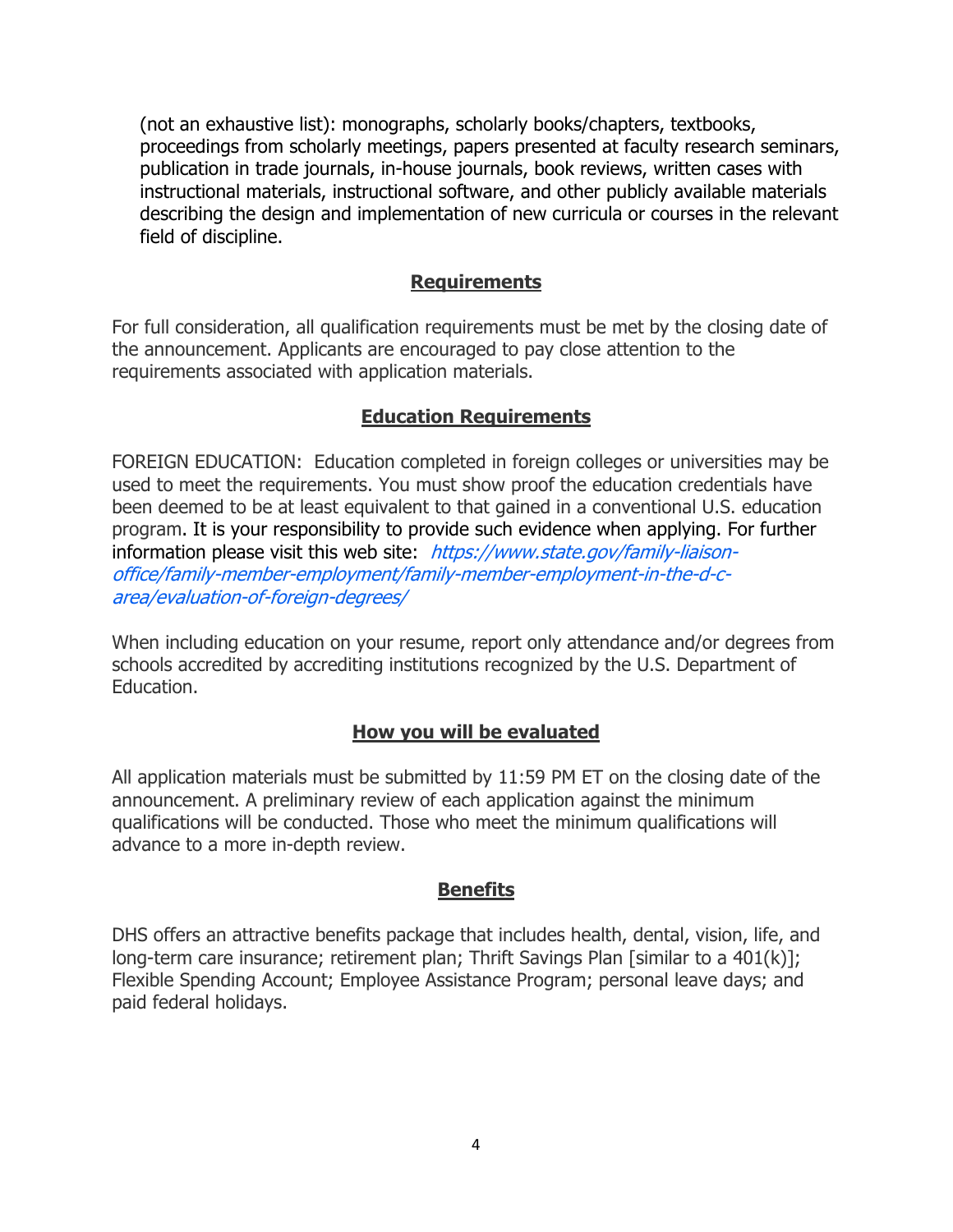### **Other Information**

Management intends to make more than one hire from the pool of candidates.

The work schedule is full time.

Relocation expenses will not be paid.

Salary offers may be made outside of the listed range for exceptional candidates.

 This position is open to U.S. Citizens and non-citizens. **Non-citizens must provide status that permits federal employment)** on the date they submitted their application and that they will remain eligible to meet all conditions of the appointment for its entire term. See the section titled "What to Expect Next." **evidence to show that they are eligible for appointment (i.e., that they hold a** 

 All application packages must be complete as described in this announcement, including those submitted by internal candidates. Please review the transcript requirements very carefully.

 If you are selected for this position, you will be subject to a further determination of your suitability for Federal employment. All selectees are subject to an appropriate investigation as a condition of placement into this position. Certain investigation levels may automatically require a credit check after initial job qualifications have been met. For those positions that do not automatically require a credit check, it may later be required if the initial investigation surfaces a potential issue.

 The tentative selectee will be required to complete questions contained on the [Declaration for Federal Employment, OF-306,](https://www.opm.gov/forms/pdf_fill/of0306.pdf) at the time a tentative job offer is made. At the time of appointment, the selectee will be required to update the OF-306. Certain responses on the form could result in disqualification for appointment based on suitability determinations.

 DHS uses E-Verify, an Internet-based system, to confirm the eligibility of all newly hired employees to work in the United States. Learn more about your rights and responsibilities at<https://www.e-verify.gov>[/.](https://www.e-verify.gov/)

 All Federal employees are required to have Federal salary payments made by direct deposit.

 For Veterans' preference eligibility, visit [Veterans' Employment Resources](https://www.fedshirevets.gov/) and see the Required Documents section of this vacancy announcement.

 In alignment with Federal hiring policies, more than one selection may be made from this announcement if additional identical vacancies in the same title, series, grade, and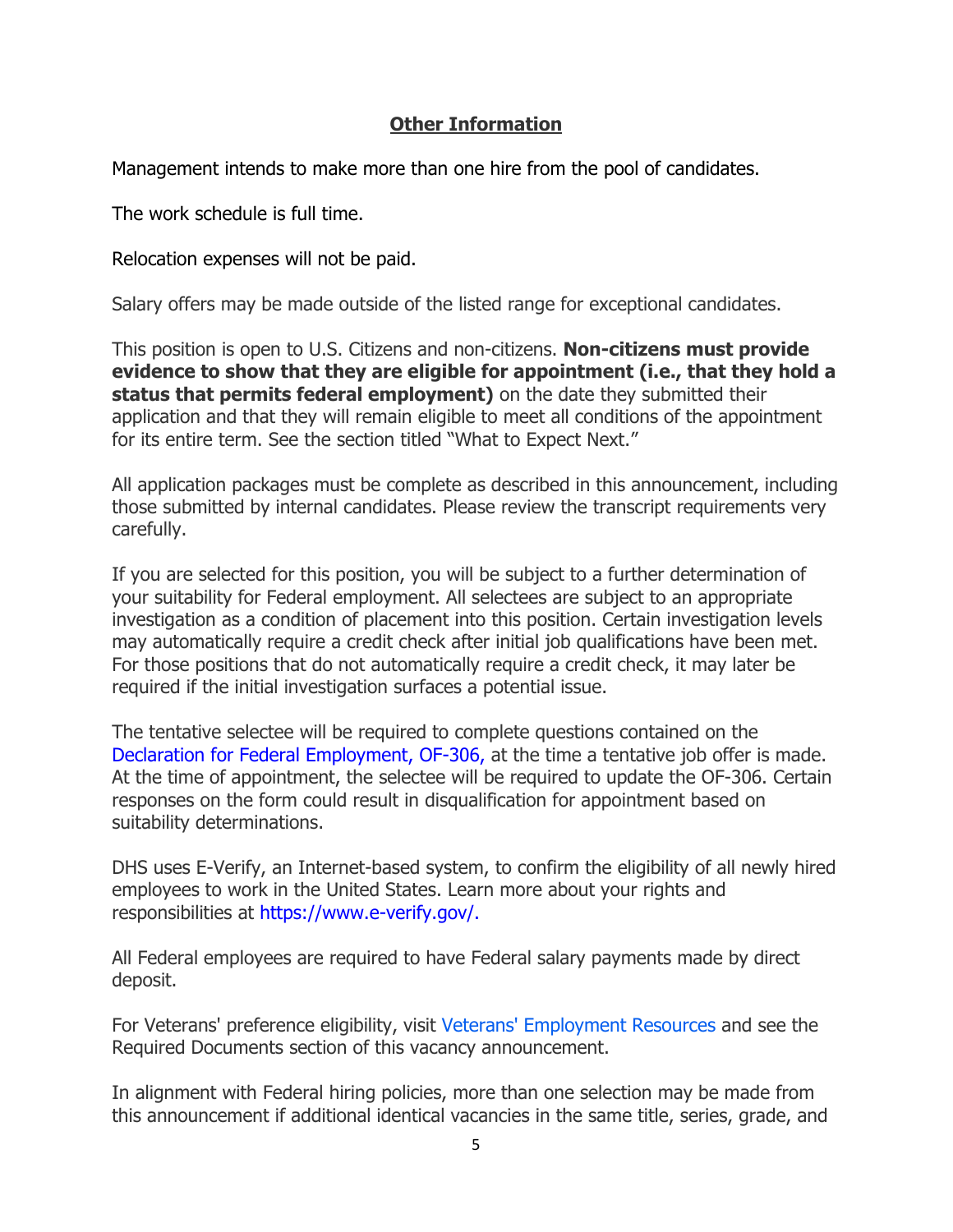unit occur within 90 days from the date the certificate was issued. Subject to the needs of the Academy and the availability of funding, time limited appointments may be extended without further competition as permitted by applicable law and regulation. Tenure track appointments are also eligible for non-competitive extension to enable the selectee to pursue academic tenure.

 If you need a reasonable accommodation for the application and hiring process, please contact 860-444-8508. Decisions on granting reasonable accommodation will be made on a case-by-case basis. Visit<https://www.dhs.gov/reasonable-accommodations-dhs>

 OPM must authorize employment offers for former or current Political Appointees. If you are currently, or have been within the last 5 years, a political Schedule A, Schedule C or Non-Career SES employee in the Executive Branch, you must disclose this information.

## **How to Apply**

Applications must be sent electronically via e-mail to:

## [CGA-EDU-SMB-FacultyApplications@uscga.edu](mailto:CGA-EDU-SMB-FacultyApplications@uscga.edu)

Note 1: This email address is case-sensitive.

 Note 2: Please ensure the vacancy announcement number is included in the subject line of your email: 22-2367-NE-SR-AD

 Note 3: Applicants must submit all of the required information described below by 11:59 PM ET on the closing date of the announcement or their application will not be considered. <u>Each file must be titled using the naming protocol described</u> below which calls for your full last name, the first letter of your first name, and the document title.

 Note 4: Illegible transcripts and/or illegible documents such as DD214, authorization to work in the U.S., etc., will render the package incomplete and the candidate will not be referred for consideration.

 Note 5: Zip files are not accepted. Please ensure that each attached document is less than 3MB in size. Files larger than this will not be accepted and referred for consideration. Please save files in .pdf format, in black and white, and at a resolution of 200 dpi.

Note 6: Applicants are responsible for providing required documents <u>exactly</u> as specified. If, for example, your CV does not list experience and education required, but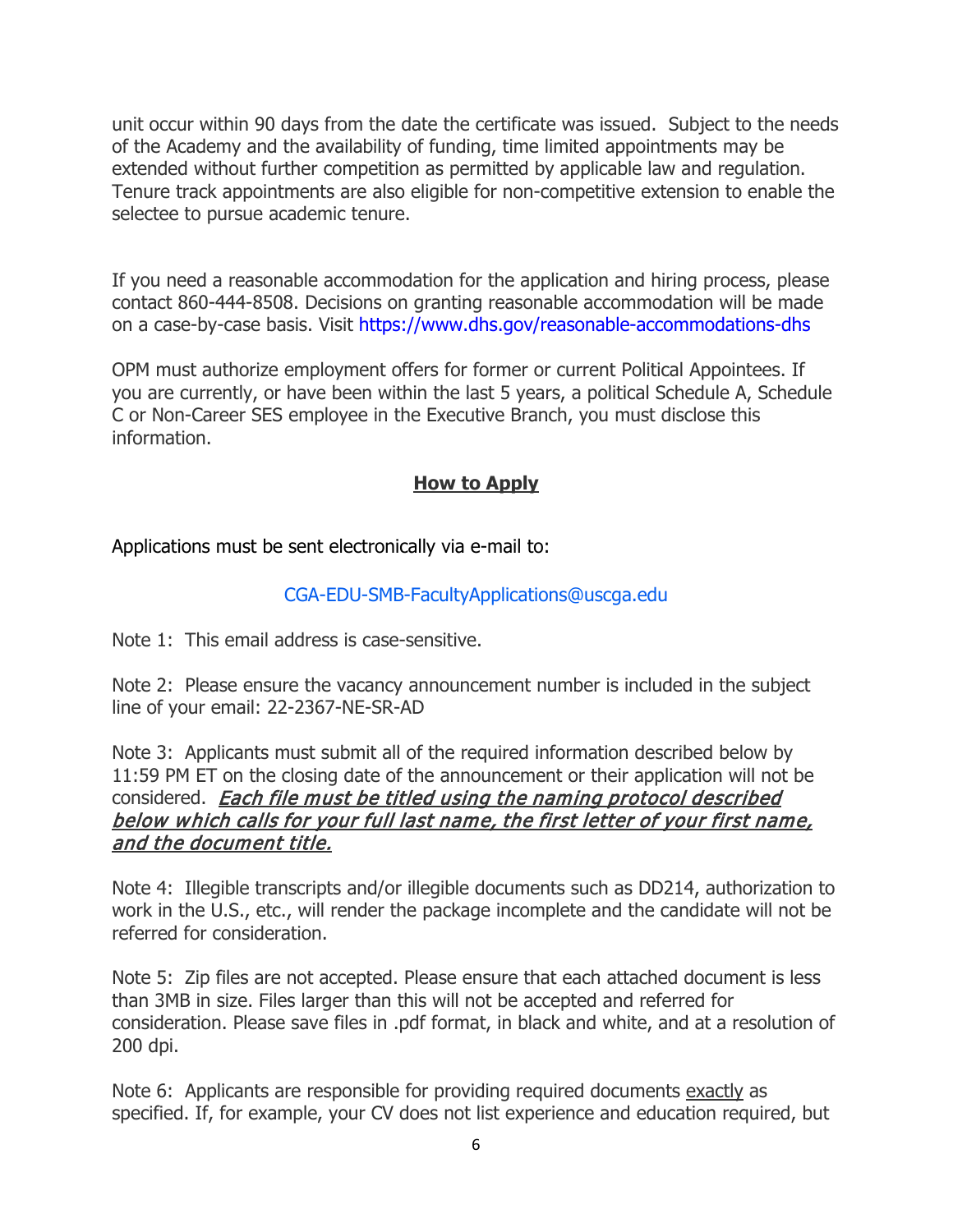you included such information in your letter of application, you will be rated not qualified. Please follow instructions carefully.

 Note 7: If claiming eligibility under the VOW Act: The VOW Act requires Federal agencies to treat active-duty service member as veterans, disabled veterans, and preference eligibles, when they submit, at the time they apply for a Federal job, a "certification" of active service in lieu of a DD214. In order to be considered under the VOW Act, the certification must specify that the service member is expected to be discharged or released from active duty under honorable conditions not later than 120 days after the date the certification is submitted with your application package for this job announcement. The certification must be on letterhead from the appropriate military branch and include the following information: military dates of service and expected discharge or release date, character of service, military rank, type of discharge, and date when terminal leave will begin. Certifications must be signed by, or by direction of military members' military personnel offices, unit commanders or higher headquarters. Agencies are required to verify a qualifying separation from military service prior to appointment, through the DD214 or other appropriate documentation. Your preference and/or appointment eligibility will be verified prior to appointment.

## **Required Documents**

 There are several required documents in the application process that impact the overall evaluation of your application. *Each file must be titled using the naming protocol*  described below which calls for your full last name, the first letter of your first name, and the document title.

**1)** Curriculum Vitae (Resume). *(Save file with the following filename: Last Name, First* Initial\_CV.pdf.)

## **2)** A Letter of Application. (Save file with the following filename: Last Name, First Initial\_ApplicationLetter.pdf.)

 specialized experience qualifications, as well as the additional qualifications criteria specified in this vacancy announcement (note: qualifications will not be determined by information provided in this letter; rather, the CV must reflect the qualifications and this letter provides a narrative description); and **(a)** providing a narrative description of how you meet the minimum degree and

 least three professional references. **(b)** listing names, mailing addresses, email addresses, and telephone numbers of at

 **3)** Personal statement on teaching, scholarship, mentorship, and service and how you would support diversity and inclusion at the USCGA, a maximum of three double-spaced pages. *(Save file with the following filename: Last Name, First Initial\_* TeachPhilStmt.pdf.)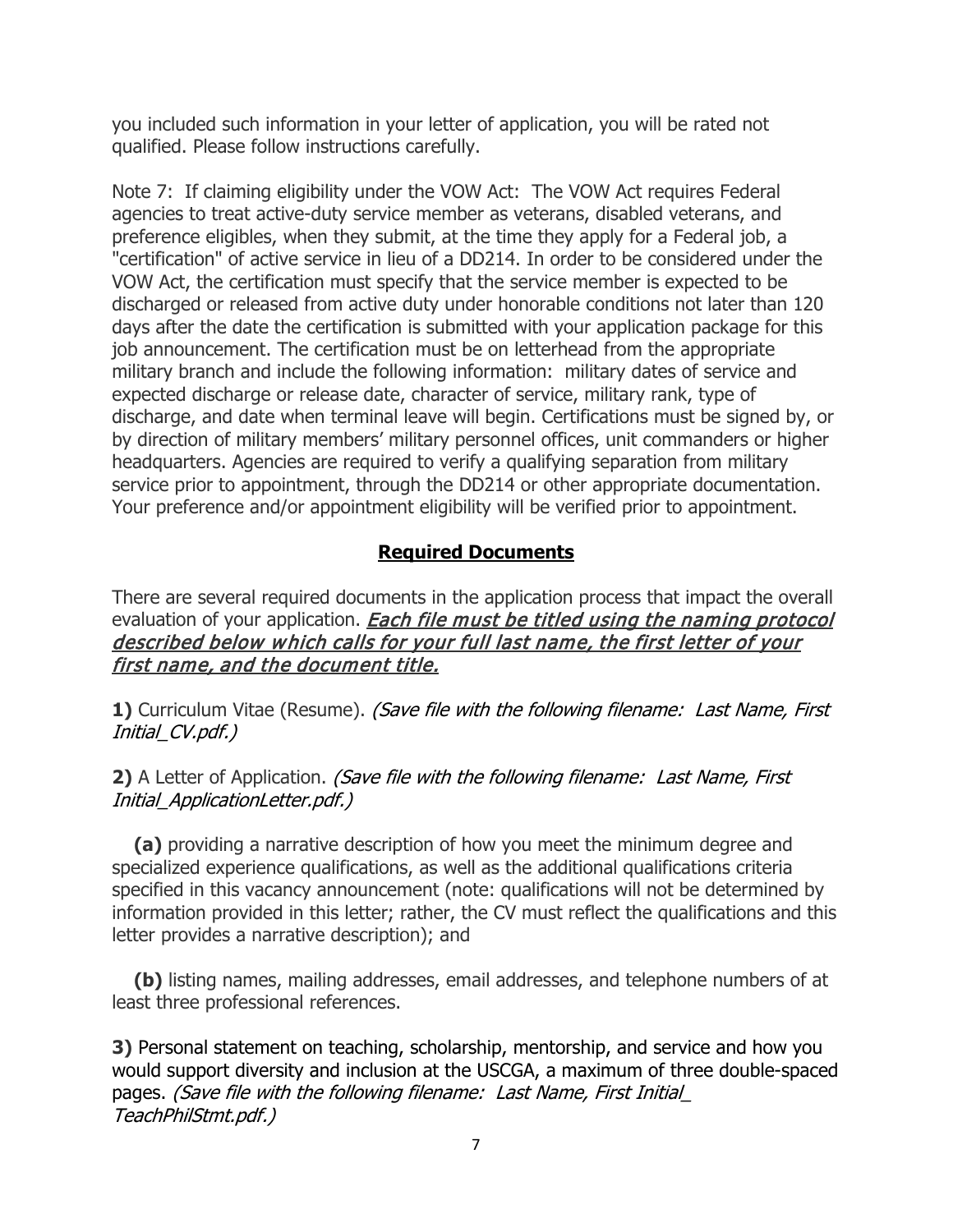### **4)** Proof of Education Requirement (Transcripts) (Save file with all consolidated transcripts with the following filename: Last Name, First Initial\_Transcripts.pdf.)

 You must provide evidence that you meet the educational requirements of the position by submitting legible copies of your degree transcripts from accredited colleges/universities. Diploma certificates are not acceptable for providing evidence of a degree. The transcript copies <u>must</u> reflect both your name and the college/university name and/or logo and must reflect the conferral date of the degree(s). If your school's unofficial transcripts do not include your name, the name and/or logo of your college/university, or degree conferral dates, you must submit official transcripts that do submit official transcripts to the Human Resources office prior to receiving a firm offer of employment. Applicants are highly encouraged to proactively order a copy of their official transcripts. Foreign education completed in foreign colleges or universities may be used to meet federal qualification requirements if you can show that your foreign education is comparable to education received in accredited institutions in the U.S. It is your responsibility to provide such evidence, e.g., an evaluation statement, with your application. Additional information is available on the Department of State site under evaluation of foreign degrees for a U.S. Government application, linked here: to ensure consideration. Either way, if tentatively selected for this position, you must [https://www.state.gov/family-liaison-office/family-member-employment/family](https://www.state.gov/family-liaison-office/family-member-employment/family-member-employment-in-the-d-c-area/evaluation-of-foreign-degrees/)[member-employment-in-the-d-c-area/evaluation-of-foreign-degrees/](https://www.state.gov/family-liaison-office/family-member-employment/family-member-employment-in-the-d-c-area/evaluation-of-foreign-degrees/) 

 Additionally, if you are claiming Veterans' preference or if you are currently on active duty:

 **5)** Legible Member 4 copy showing character of service of latest-issued DD-214. Please see <del>Feds Hire Vets</del> for details. *(Save file with the following filename: Last Name, First* 

 (a) Veterans claiming 5-point veterans' preference must submit legible Member 4 Copy DD214(s) indicating Character of Service. 5-point preference will not be granted if appropriate documentation is not submitted with your application.

 (b) 30% Disabled Veterans must submit their Member 4 Copy DD-214(s), which includes Character of Service, a fully completed [SF-15,](https://www.opm.gov/forms/pdf_fill/sf15.pdf) and VA Disability Letter with percentage of disability OR documentation of disability determination from a branch of the Armed Forces which reflects a compensable service-connected disability of 30% or more. *(Save file with the following filename: Last Name,*  First Initial\_DD214.pdf; Last Name, First Initial\_SF15.pdf; and Last Name, First Initial\_VAltr.pdf.)

 (c) Other 10 point Preference Eligibles must submit applicable Member 4 Copy DD-214(s), which includes Character of Service, a fully completed [SF-15,](https://www.opm.gov/forms/pdf_fill/sf15.pdf) and all required documentation described on the back of the [SF-15](https://www.opm.gov/forms/pdf_fill/sf15.pdf) which proves that